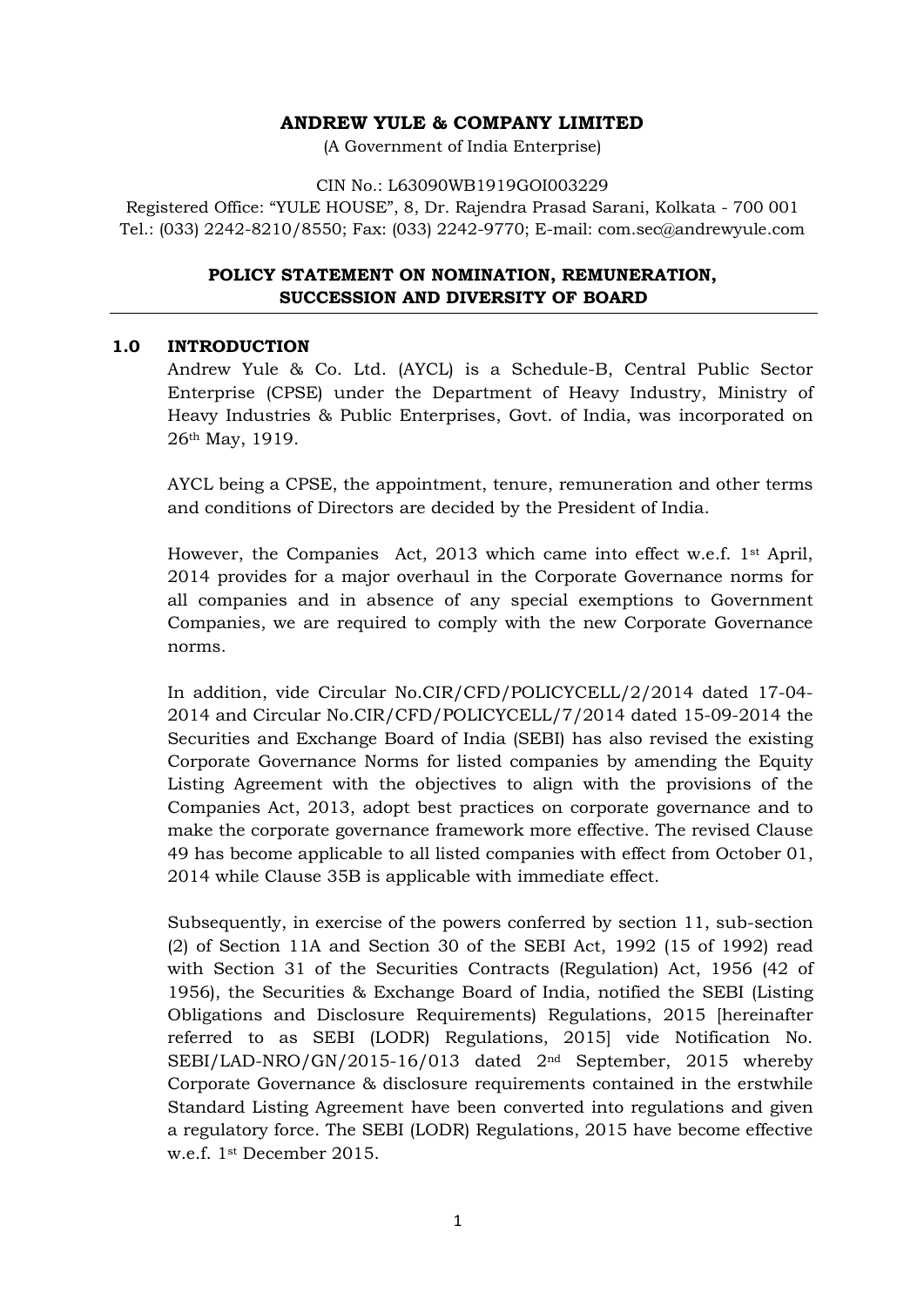#### **2.0 STATUTORY REQUIREMENT**

Both the Companies Act, 2013 as well as the SEBI (LODR) Regulations, 2015 prescribe requirement for constitution of Nomination and Remuneration Committee and formulation of a Nomination & Remuneration Policy. The relevant statutory provisions are elaborated hereunder:

#### **A. Companies Act, 2013**

Section 178 of Companies Act, 2013 prescribes the following requirements:-

- (1) The Board of Directors of every listed public company and such other class or classes of companies, as may be prescribed shall constitute the Nomination and Remuneration Committee consisting of three or more non-executive directors out of which not less than one-half shall be independent directors:
- (2) The Nomination and Remuneration Committee shall identify persons who are qualified to become directors and who may be appointed in senior management in accordance with the criteria laid down ,recommend to the Board their appointment and removal and shall specify the manner for effective evaluation of performance of Board, its committees and individual directors to be carried out either by the Board, by the Nomination and Remuneration Committee or by an independent external agency and review its implementation and compliance.
- (3) The Nomination and Remuneration Committee shall formulate the criteria for determining qualifications, positive attributes and independence of a director and recommend to the Board a policy, relating to the remuneration for the directors, key managerial personnel and other employees.
- (4) The Nomination and Remuneration Committee shall, while formulating the policy under sub-section(3) ensure that -
- (a) the level and composition of remuneration is reasonable and sufficient to attract, retain and motivate directors of the quality required to run the company successfully;
- (b) relationship of remuneration to performance is clear and meets appropriate performance benchmarks; and
- (c) remuneration to directors, key managerial personnel and senior management involves a balance between fixed and incentive pay reflecting short and long-term performance objectives appropriate to the working of the company and its goals:

Provided that such policy shall be placed on the website of the company, if any, and the salient features of the policy and changes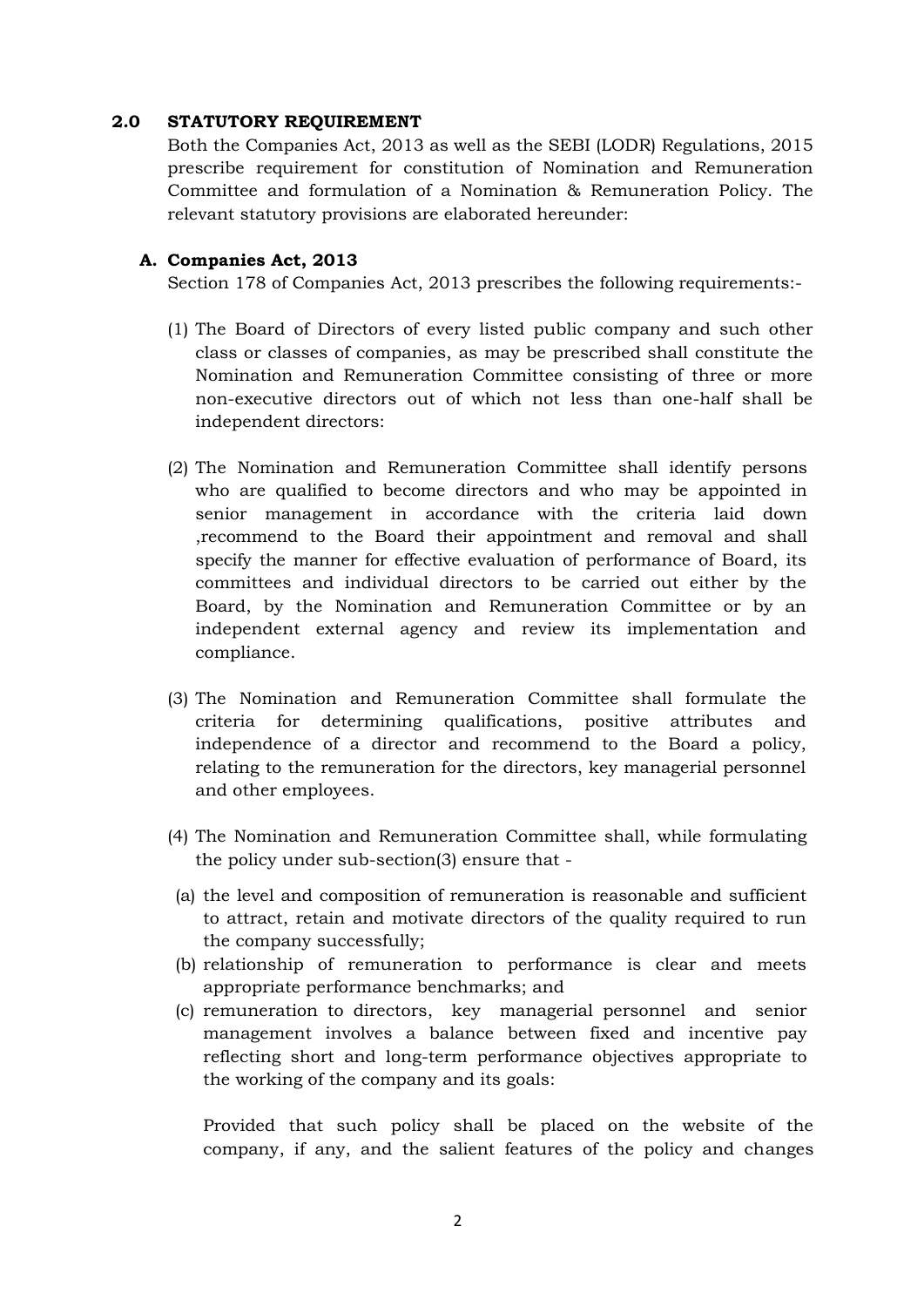therein, if any, along with the web address of the policy, if any, shall be disclosed in the Board's report.

(8) In case of any contravention of the provisions of section 177 and this section, the company shall be punishable with fine which shall not be less than one lakh rupees but which may extend to five lakh rupees and every officer of the company who is in default shall be punishable with imprisonment for a term which may extend to one year or with fine which shall not be less than twenty-five thousand rupees but which may extend to one lakh rupees, or with both:

Explanation: The expression "senior management" means personnel of the company who are members of its core management team excluding Board of Directors comprising all members of management one level below the executive directors, including the functional heads.

# *Subsequently, vide a notification dated 5th June, 2015, the Central Government has partially exempted the Government Companies from sub sections (2), (3) and (4) of Section 178 of Companies Act, 2013 as under:-*

"Shall not apply to Government Company except with regard to appointment of senior management and other employees".

However, in such cases too, the Nomination & Remuneration Committee will take into consideration the Terms of Appointment issued by Govt. of India/the Company to the concerned employee keeping in view relevant rules applicable to CPSEs for such categories of employees.

### **B. SEBI (LODR) Regulations, 2015**

The provisions of SEBI (Listing Obligations and Disclosure Requirements) Regulations, 2015 with regards to Nomination, Remuneration, Succession & Diversity of Board are as under:-

Regulation  $4(2)(f)(ii)$  - Key functions of the board of directors-

- (3) Selecting, compensating, monitoring and when necessary, replacing key managerial personnel and overseeing succession planning.
- (4) Aligning key managerial personnel and remuneration of board of directors with the longer term interests of the listed entity and its shareholders.
- (5) Ensuring a transparent nomination process to the board of directors with the Diversity of thought, experience, knowledge, perspective and gender in the board of directors.

Regulation 17(4) - The Board of directors of the listed entity shall satisfy itself that plans are in place for orderly succession for appointment to the board of directors and senior Management.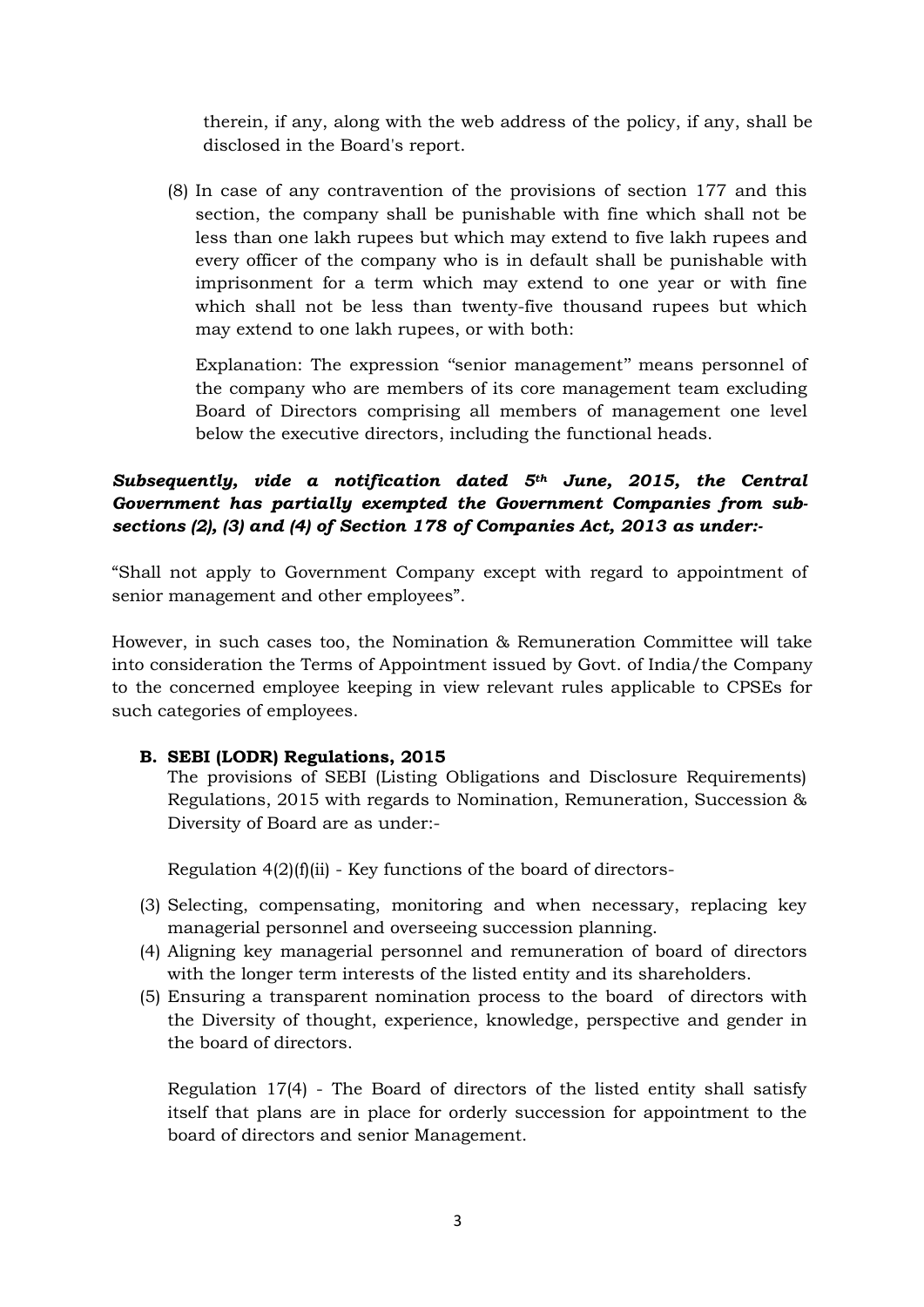Regulation 19 – Nomination and Remuneration Committee

- (1) The board of directors shall constitute the nomination and remuneration committee as follows:
	- (a) the committee shall comprise of at least three directors;
	- (b) all directors of the committee shall be non-executive directors; and
	- (c) at least fifty percent of the directors shall be independent directors.
- (2) The Chairperson of the nomination and remuneration committee shall be an independent director:

Provided that the chairperson of the listed entity, whether executive or non executive, may be appointed as a member of the Nomination and Remuneration Committee and shall not chair such Committee.

- (3) The Chairperson of the nomination and remuneration committee may be present at the annual general meeting, to answer the shareholders' queries; however, it shall be upto the chairperson to decide who shall answer the queries.
- (4) The role of the nomination and remuneration committee shall be as specified as in Part D of the Schedule II.

SCHEDULE II - PART D: ROLE OF COMMITTEES (OTHER THAN AUDIT COMMITTEE)

A. ROLE OF NOMINATION AND REMUNERATION COMMITTEE:

Role of committee shall, inter-alia, include the following –

- (1) formulation of the criteria for determining qualifications, positive attributes and independence of a director and recommend to the board of directors a policy relating to the remuneration of the directors, key managerial personnel and other employees;
- (2) formulation of criteria for evaluation of performance of independent directors and the board of directors;
- (3) devising a policy on diversity of board of directors;
- (4) identifying persons who are qualified to become directors and who may be appointed in senior management in accordance with the criteria laid down, and recommend to the board of directors their appointment and removal;
- (5) whether to extend or continue the term of appointment of the independent director, on the basis of the report of performance evaluation of independent directors.

SCHEDULE V: ANNUAL REPORT

C. Corporate Governance Report: The following disclosures shall be made in the section on the corporate governance of the annual report -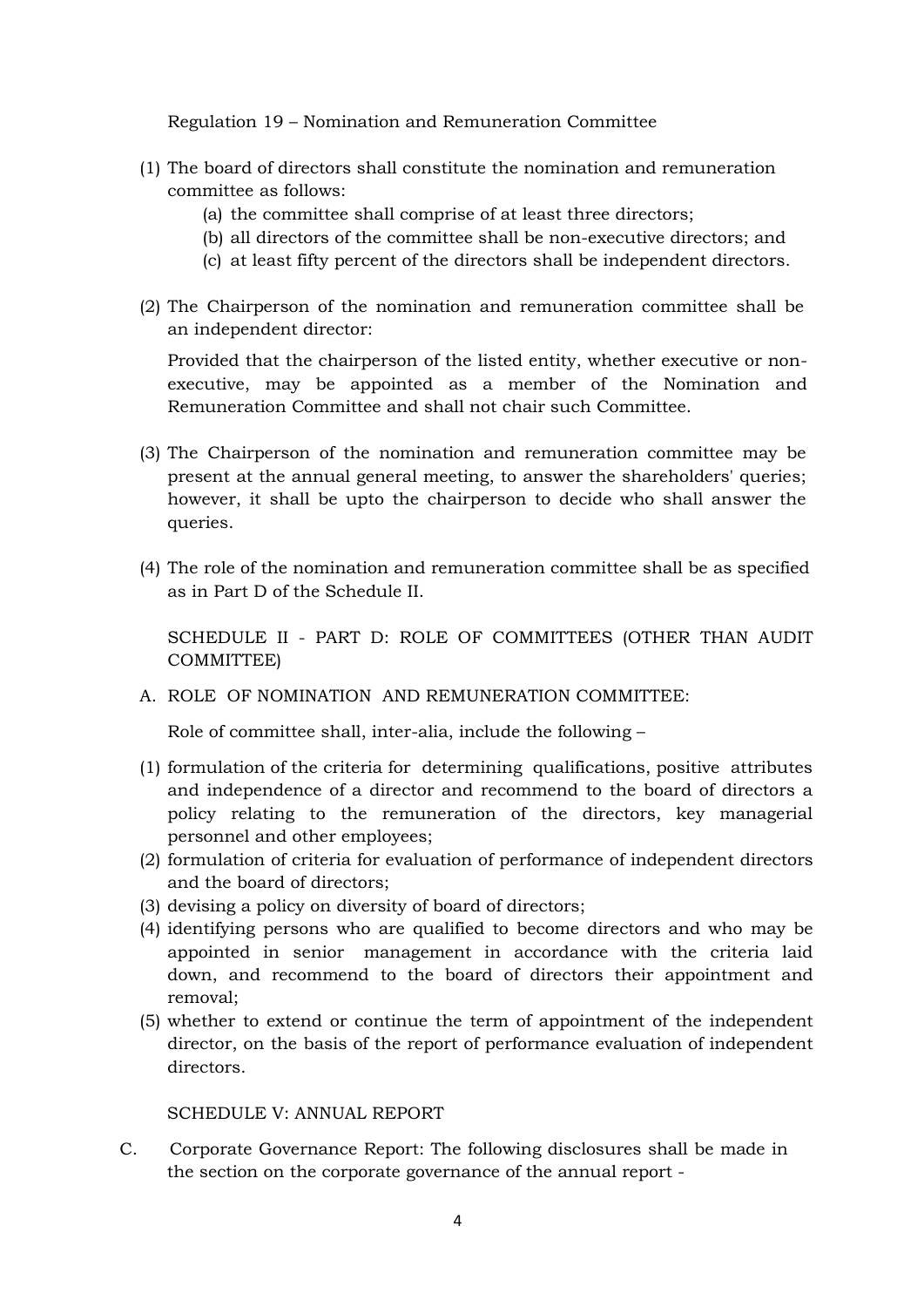- (4) Nomination and Remuneration Committee:
	- (a) brief description of terms chairperson;
	- (b) meeting and attendance during the year;
	- (c) performance evaluation criteria for independent directors.
- (5) Remuneration of Directors:
	- (a) all pecuniary relationship or transactions of the non-executive directors vis-a-vis the listed entity shall be disclosed in the annual report;
	- (b) criteria of making payments to non-executive directors, alternatively, this may be disseminated on the listed entity's website and reference drawn thereto in the annual report;
	- (c) disclosures with respect to remuneration: in addition to disclosures required under the Companies Act, 2013, the following disclosures shall be made:
		- (i) all elements of remuneration package of individual directors Summarized under major groups, such as salary, benefits, bonuses, stock options, pension etc;
		- (ii) details of fixed component and performance linked incentives, along with the performance criteria;
		- (iii) service contracts, notice period, severance fees;
		- (iv) stock option details ,if any and whether issue data discount as well as the period over which accrued and over which exercisable.

# **3.0 AYCL'S POLICY STATEMENT ON NOMINATION, REMUNERATION, SUCCESSION AND DIVERSITY OF BOARD**

AYCL being a CPSE under the Department of Heavy Industry, Ministry of Heavy Industries & Public Enterprises, Govt. of India, in terms of Articles 115 of Articles of Association of the Company, the powers of nomination, appointment, remuneration, deciding terms and conditions of appointment of Directors, succession and diversity of the Board vests with the President of India, acting through Ministry of Heavy Industries & Public Enterprises and other Government Directives.

Thus the policy for Nomination and Remuneration of Directors, KMPs and Senior Management Personnel is determined by the President of India, through various directives, stipulations, guidelines, notifications, circulars issued from time to time by the Department of Public Enterprises (DPE), Public Enterprises Selection Board (PESB) or any other Department of the Government of India. Similarly, the composition and succession of Board Members is also decided by Government of India.

Since, the Board or the Company has not been vested with any powers in these matters, the Policy Statement on Nomination, Remuneration, Succession and Diversity of the Board contains merely a description of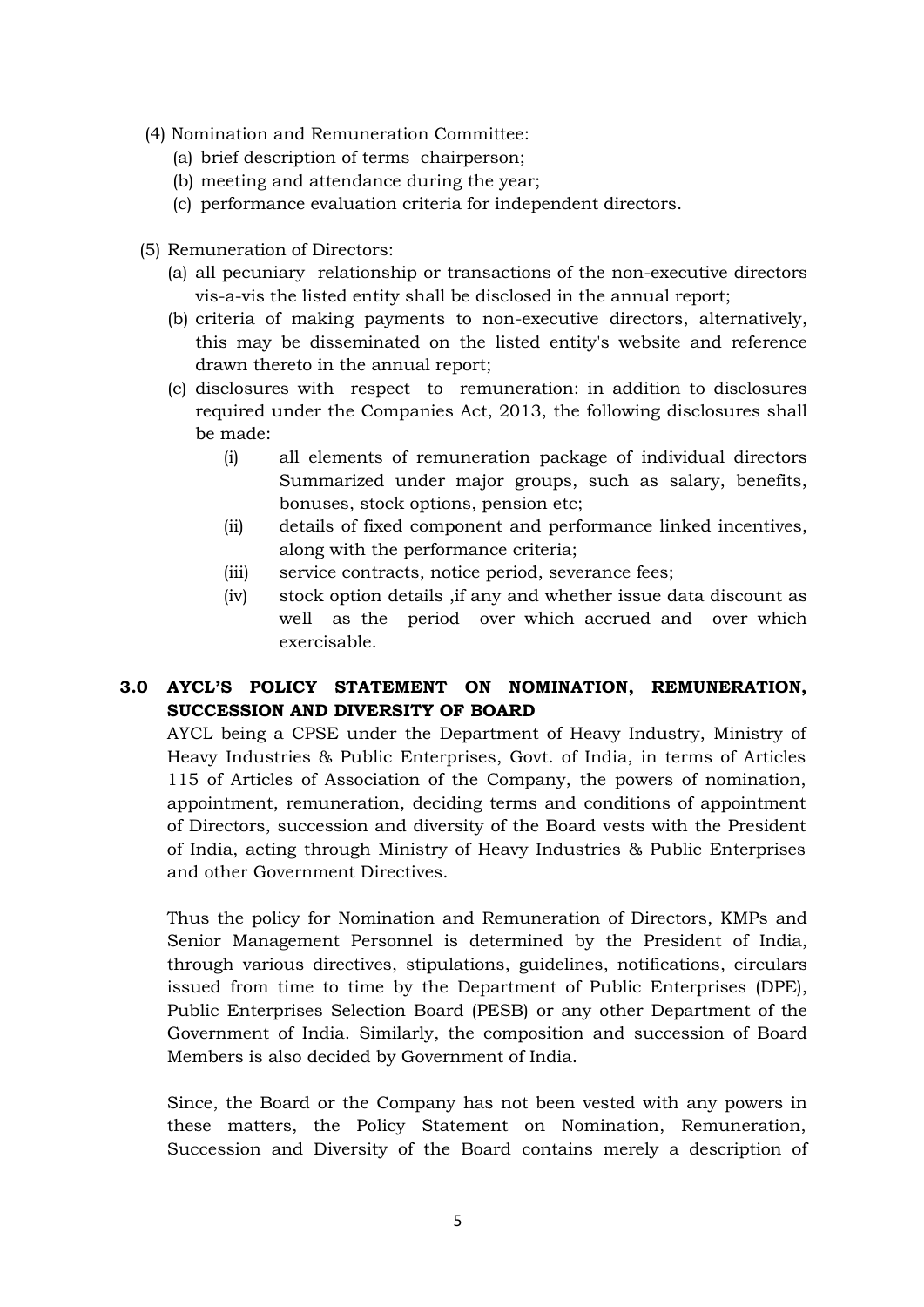polices & procedures enforced in the Company by the Government of India and is divided into following chapters/ parts:-

- Part-I: Nomination & Remuneration Policy
	- A. Nomination Policy
	- B. Remuneration Policy
- Part-II: Board Diversity Policy
- Part-III: Board Succession Policy

# **PART-I: NOMINATION & REMUNERATION POLICY**

# **A. Nomination Policy**

Article 92 of Company's Articles of Association of the Company stipulates that "the President shall from time to time determine in writing the number of Directors of the Company which shall be not less than three and not more than fourteen. The Directors are not required to hold any qualification shares".

Accordingly, all the Whole-Time and Part-Time Official/Non-Official Directors are nominated by the President of India acting through the Department of Heavy Industry, Ministry of Heavy Industries & Public Enterprises.

The policy and procedure for nomination and appointment of various types of Directors on the Board is summarized as under –

# **I. Board of Directors:**

- a) CMD & Functional Directors The Chairman & Managing Director and other Functional Directors are selected by the Public Enterprises Selection Board (PESB) and appointed by the Government of India through the order of the administrative Ministry i.e. Ministry of Heavy Industries & Public Enterprises.
- b) Part-time Official Directors (Govt. Nominee) 2 (Two) Part-Time Official Directors are nominated and appointed by the Government of India through the order of the administrative Ministry.
- c) Part-time Non-Official Directors (Independent Directors) The proposals for appointment of Part-time Non-official Directors on the Boards of CPSEs are initiated by the concerned Administrative Ministry. The selection of Parttime Non-Official Directors is made by the Department of Public Enterprises (DPE). The concerned Administrative Ministry/Department appoints the Part-time Non-Official Directors on the basis of recommendations of DPE.

For the purpose of compliance with Section149 read with Clause IV(2) of Schedule IV Companies Act, 2013 the appointment of the Independent Directors is also approved by the Shareholders in the immediately next Annual General Meeting.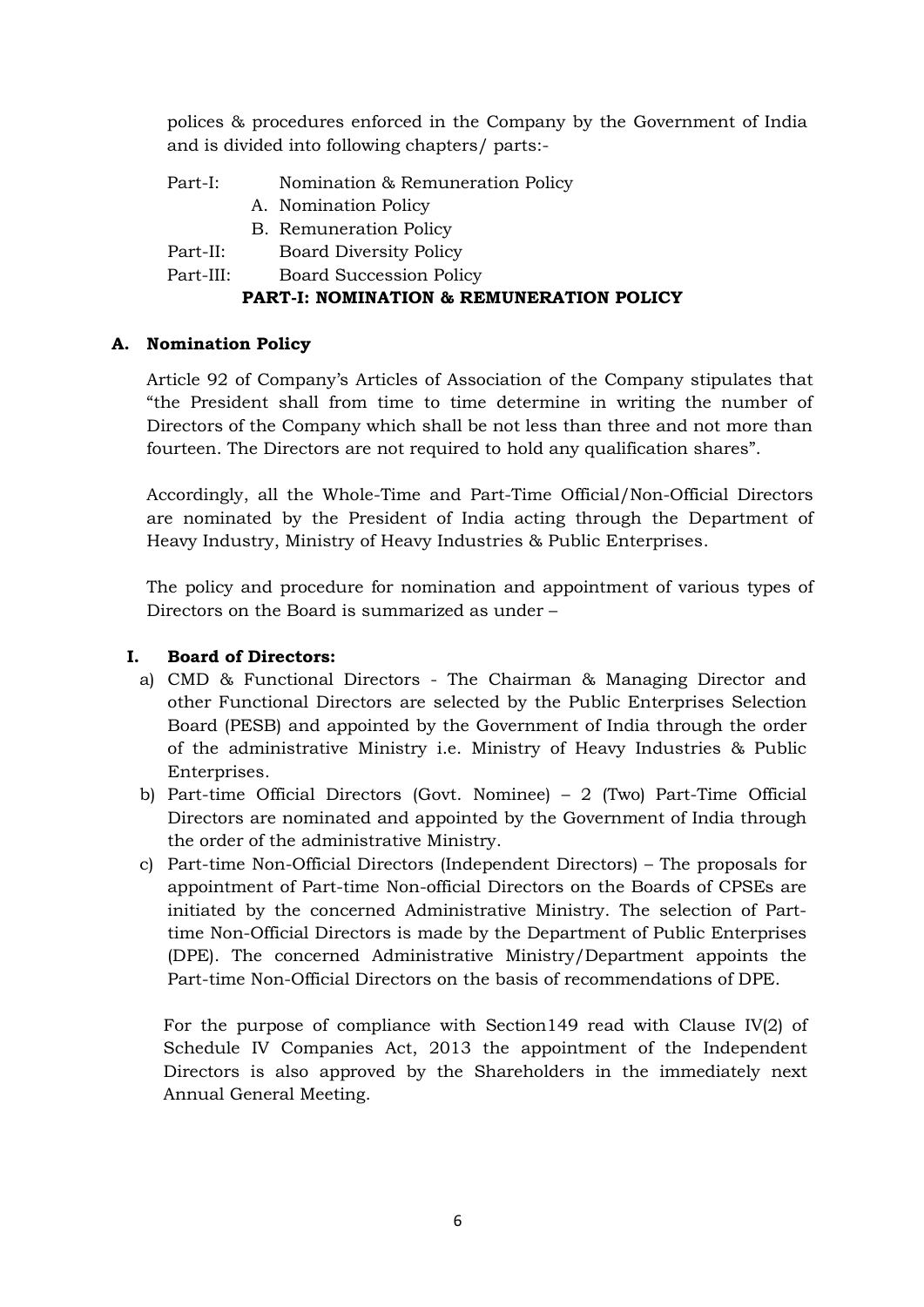### **II. Key Managerial Personnel:**

The Key Managerial Personnel of the Company other than the Managing Director and the Whole-time Directors are recruited/ elevated as such in accordance with Company's HR policy and appointed through a Board Resolution.

The individuals so appointed are designated as Key Managerial Personnel through a Board Resolution.

### **III. Senior Management Personnel:**

Senior Management means personnel of the company who are members of its core management team excluding the Board of Directors comprising all members of management one level below the Board are recruited/elevated in accordance with Company's HR policy.

### **B. Remuneration Policy**

As per Article115 of Company's Articles of Association the President of India may from time to time, appoint the Chairman or any of the Directors to the office of the Managing Director(s) of the Company for such term and remuneration (whether by way of salary or other-wise) as he may think fit.

Further, Article 115 stipulates that the Directors shall be paid such remuneration as the President may, from time to time, determine. Subject to the provisions of the Companies Act, such reasonable additional remuneration, as may be fixed by the President, may be paid to any one or more of the Directors for extra or special services rendered by him or them or otherwise.

### **I. Board of Directors**

- a. CMD & Functional Directors The structure of pay & remuneration policy in respect of CMD & Whole time Directors in CPSE's is notified & regulated by Department of Public Enterprises (DPE), Ministry of Heavy Industries & public Enterprises, Government of India. DPE issues Guidelines/ Notifications from time to time which need to be mandatorily complied by the Government Company. Detailed HR/ Remuneration policies of the company are framed in accordance with DPE Guidelines and approved by the Board of Directors of the Company.
- b. Part-time Official Directors (Govt. Nominee) No remuneration is payable to Nominee Directors of Government of India. However, travelling facilities and Hotel/ accommodation facilities are provided at par with entitlements of Whole-time Directors of the Company in connection with company's official business.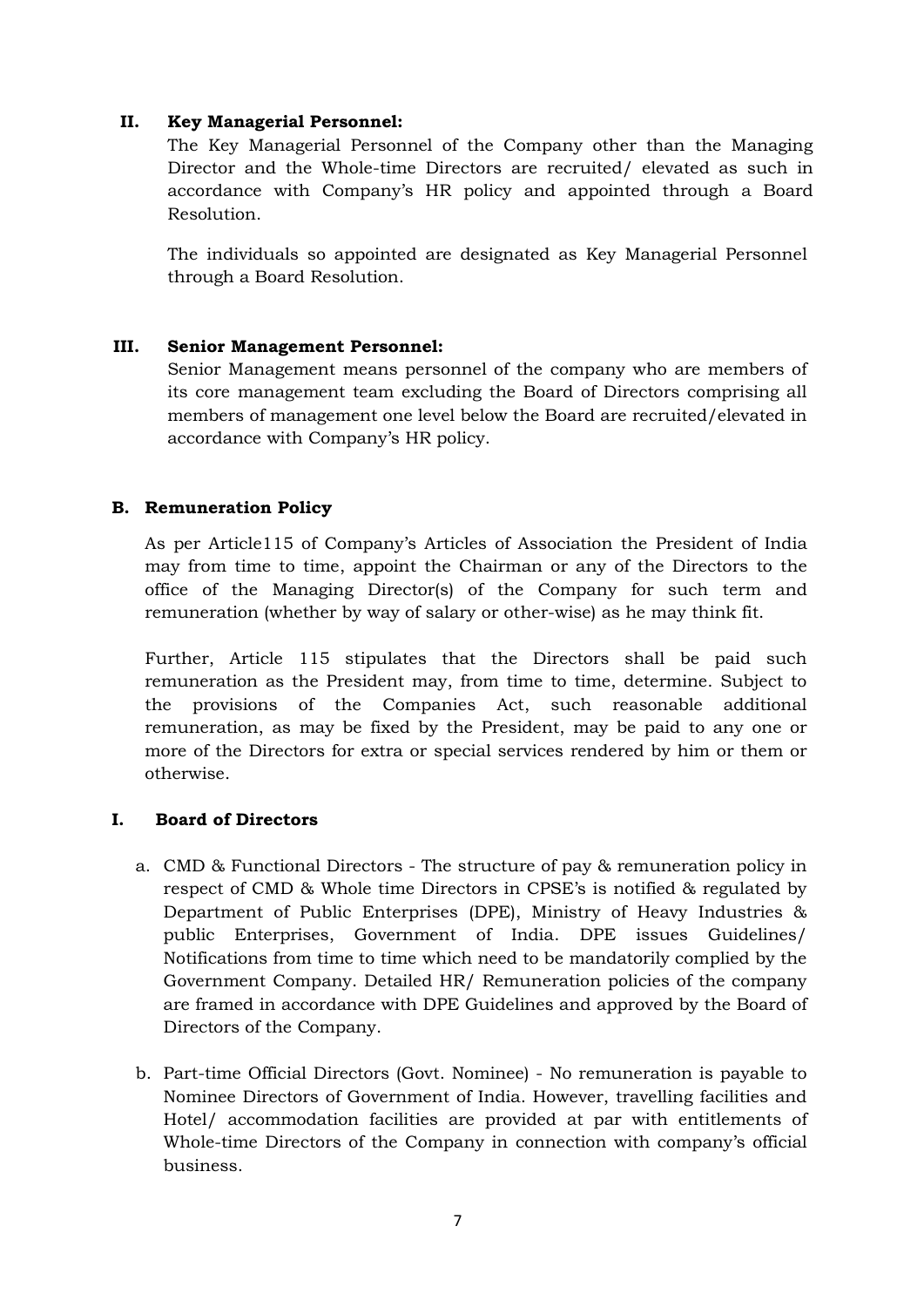c. Part-time Non-Official Directors (Independent Directors) – Department of Public Enterprises (DPE) has specified that the quantum of the sitting fee may be decided by the profit making Public Enterprises within the ceiling prescribed by the Ministry of Corporate Affairs.

However, as per Rule 4 of the Companies (Appointment and Remuneration of Managerial Personnel) Rules, 2014 notified by MCA, a Company may pay a sitting fee to a Director for attending Meetings of the Board or Committees thereof, such sum as may be decided by the Board of Directors thereof which shall not exceed Rs.1 lakhs per Meeting of the Board or Committee there of or such amount as may be prescribed by the Central Govt. from time to time. However, an Independent Director shall not be entitled to any stock options of the Company.

In addition to sitting fee, travelling facilities and Hotel/accommodation facilities will also be provided to the Independent Directors at par with entitlements of Whole-time Directors of the Company for tours in connection with Company's official business.

# **II. Key Managerial Personnel & Senior Management Personnel**

The structure of pay & remuneration policy in respect of all the Officers of the Company is notified & regulated by Department of Public Enterprises (DPE), Ministry of Heavy Industries & Public Enterprises, Government of India. DPE issues Guidelines/ Notifications from time to time which need to be mandatorily complied with by the Company. The detailed HR/Remuneration policies of the Company are framed in accordance with DPE Guidelines and approved by the Board of Directors of the Company.

# **PART–II: BOARD DIVERSITY POLICY**

Articles 92 of Articles of Association of the Company stipulates that the President shall, from time to time, determine in writing the number of Directors of the Company which shall not be less than 3 (three) and not more than 14 (fourteen). The Directors are not required to hold any qualification shares.

Hence the power to decide size and composition of Board vests with the President of India. The present structure of the Board of the Company is as under:-

| <b>Category of Directors</b>     | No. of<br><b>Sanctioned Posts</b> |
|----------------------------------|-----------------------------------|
| <b>EXECUTIVE DIRECTORS</b>       |                                   |
| Functional/Whole-time Directors: |                                   |
| Chairman & Managing Director     | $1$ (One)                         |
| Director (Planning)              | $1$ (One)                         |
| Director (Finance)               | )ne)                              |